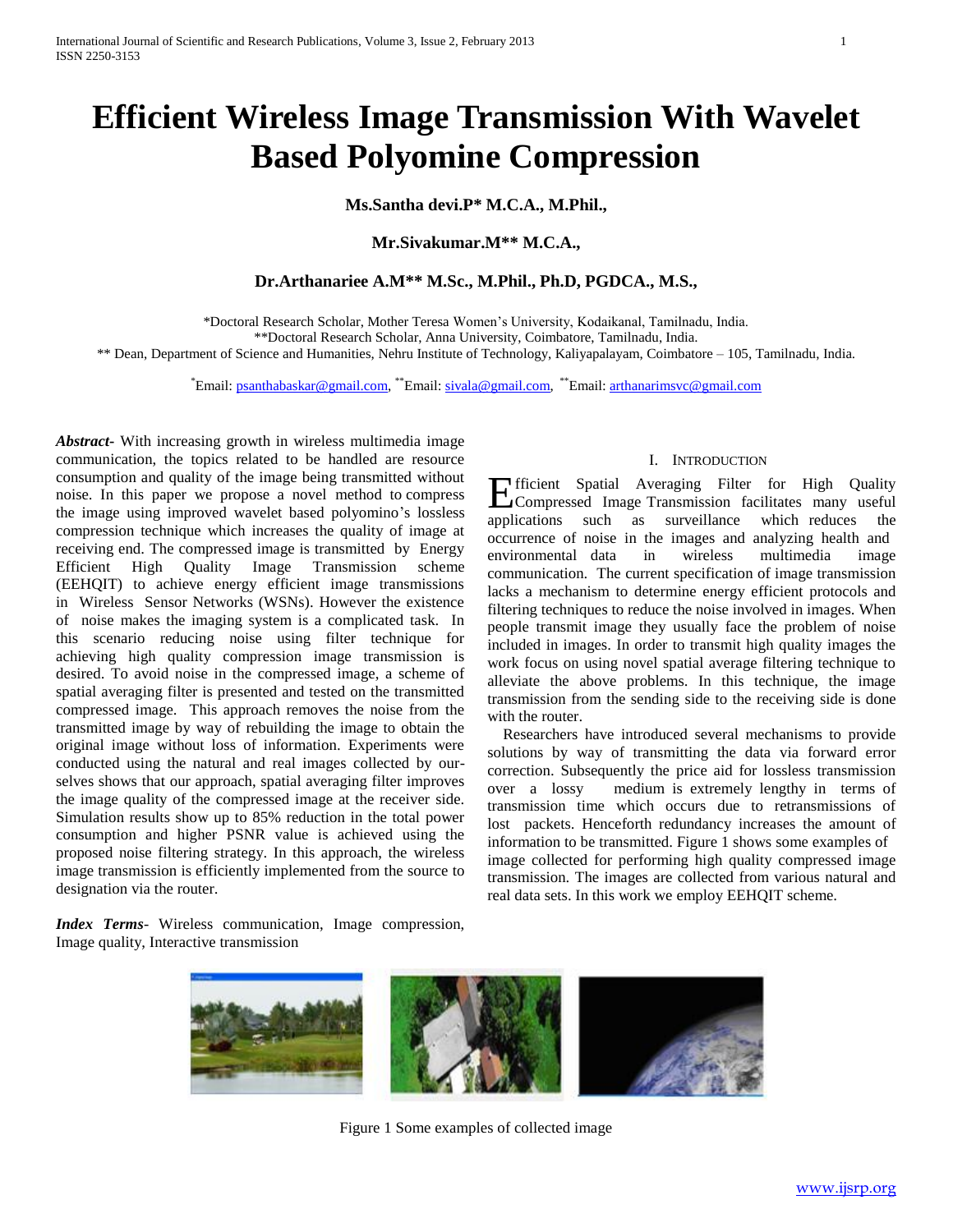The basic idea behind the scheme is to use energy efficient considerations in order to be suitable for wireless multimedia image communication. Here the images are divided into packets and the source sensor transmits the packet with the highest priority and continues the process with the next highest priority and so on. While transmitting images (in terms of packets) noise is included in the transmitted images. To remove the noise from the transmitted images in the receiving side spatial average filtering technique is proposed. Experimental results also show the improvement in the quality of image being compressed at receiver side.



Figure 2 Overview of our method

An overview of the method is shown in figure 2. The main task of removing noise from images is decomposed into wavelet based image compression, energy efficient high quality image transmission and finally in to spatial average filtering for producing high quality compressed image transmission at the receiver side. Moreover the wavelet based image compression is formulated using improved Polyomino Lossless Compression Techniques (PLCT) on the lossless compressed image format. This improved PLCT is used to compress and decompress an image any number of times by retaining and without lowering the image's quality.

 The compressed image is proven to be energy efficient using enhanced open-loop scheme (based on the work of Vincent Lecuire et al.). Many researchers have derived energyefficient data transmission schemes. In this work we present energy efficient image transmission in the receiving side using enhanced open-loop scheme model , which is implemented by way of 2D DWIT scheme. Additionally the transmitted images are proven to be energy efficient by adopting prioritybased packet technique in which the packets of subsequent priorities are forwarded having the highest priority and next the second highest prioritized packet and so on. Finally noise produced in the images at the receiving end is removed using the filtering techniques and results in high quality images.

The structure of the paper is as follows. In Section 2 related work is discussed. In Section 3 the details of the wavelet based image compression for WSNs are provided. Section 4 describes the Energy Efficient High Quality Image Transmission (EEHQIT) in WSNs. Section 5 discusses about the removal of noise in receiving side using Spatial Box Filter technique. The experimental results are discussed in Section 6 and finally in Section 7 we present our conclusions.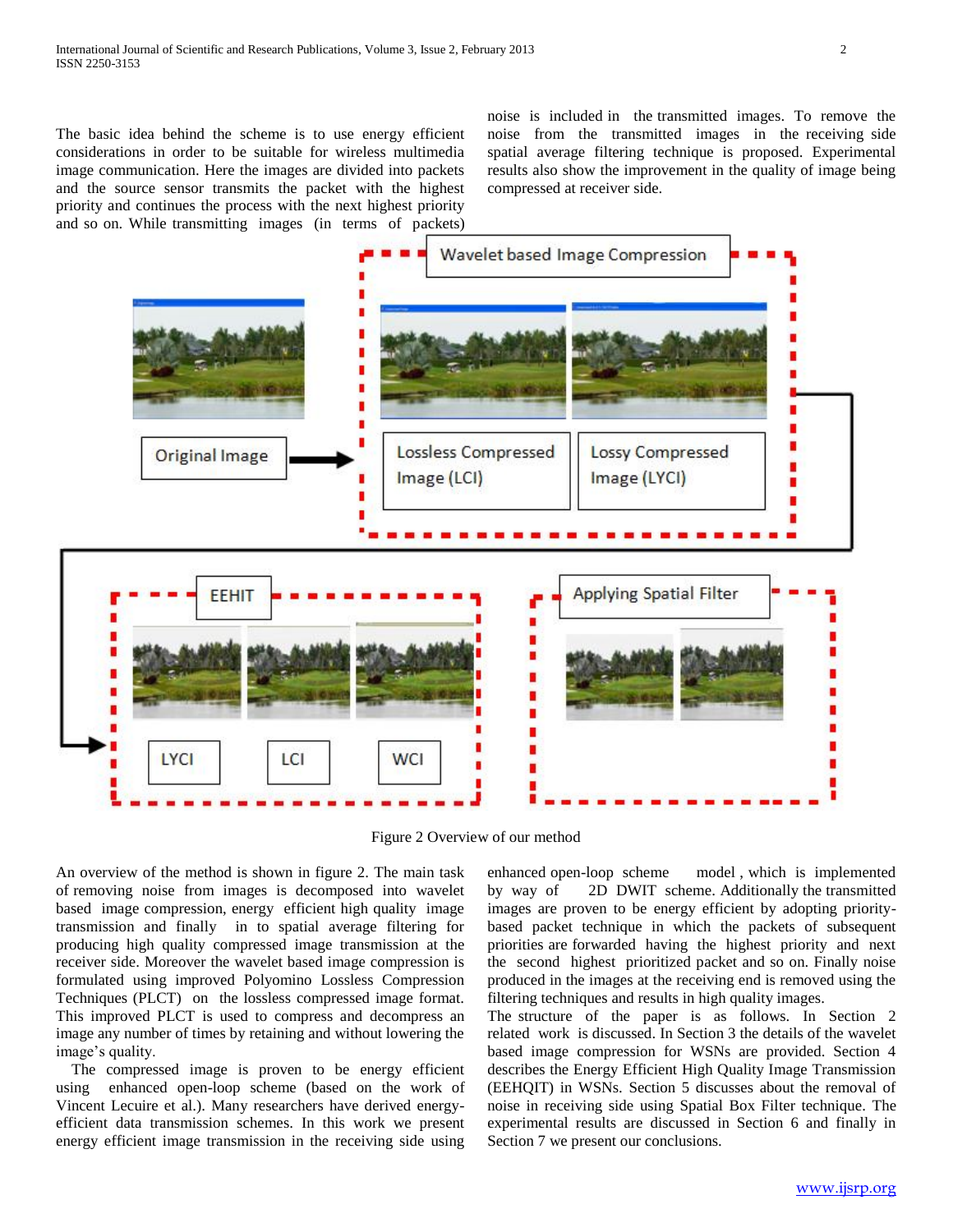### II. RELATED WORK

 Many methods related to image transmission using filtering techniques of multimedia applications over wireless sensor network have been proposed by researchers. Pinar Sarisaray Boluk et al. [1] presented two techniques for robust image transmission over wireless sensor networks. The first technique uses watermarking whereas the second technique is based on the Reed Solomon (RS) coding which considers the distortion rate on the image while transmission for wireless sensor networks.

 Renu Singh et al. [8] proposed wavelet based image compression using BPNN and Lifting based variant wherein optimized compression percentage is arrived using these two adaptive techniques. Pinar Sarisaray Boluk, et al. [2] studied image quality distortions occurred due to packet losses using two scenarios, considering watermarked and raw images to improve the Peak-Signal-to-Noise-Ratio (PSNR) rate.

 In digital image processing Zhang Xiao-hong and Liu Gang [5] proposed SPIHT (Set Partitioning In Hierarchical Tree) coding scheme to reduce the distortion in images. In [6] the authors Wenbing Fan and Jing Chen, Jina Zhen proposed an improved SPIHT algorithm to gain high compression ratio.

 The recent development in image processing is the application of geometric wavelet. Garima Chopra and A. K. Pal [15] presented binary space partition scheme which is compared with Embedded Zero Tree Wavelet (EZTW), Set Partitioning in Hierarchical Trees (SPIHT) and Embedded Block Coding with Optimized Truncation (EBCOT). Experiments conducted shows outperforming results using binary space partition scheme.

 Weeks. M.and Bayoumi. M.A. [4] made comparison study on 3D and 2D DWT. Two architectures has been designed which has a central control on the low pass and high pass filters. Reichel, J et al. [3] proposed integer wavelet transform (IWT) for lossy image compression instead of discrete wavelet transform (DWT) where rounding operations are modeled as additive noise.

 One of the main factors to be analyzed in Wireless Sensor Networks (WSNs) is to reduce the transmission energy consumption. Rajani Muraleedharan et al. [7] modeled energy efficient protocols for wireless sensor networks using meta-heuristic combinatorial algorithm.

 Once the image being transmitted, any noise embedded in the images have to be removed using filtering techniques. K. Vishwanath et al. [9] presented image filtering techniques on larger DCT block which speed ups the operation by eliminating certain elements. Bert Geelen et al. [10] presented an analysis of spatial trade-offs under various resource requirements by obtaining optimality while localization. James R. Carr [11] applied spatial filter theory to kriging for remotely sensed digital images. The method proposed improved image clarity. Syed Muhammad Monir and Mohammed Yakoob Siyal [12] presented an iterative scheme by applying spatial filtering for noise suppression using novel similarity measure. In addition to the above iterative scheme the author used functional similarity of voxels to preserve the shapes.

 Wavelet transforms are used to analyze signals and images. Yansun Xu et al. [13] proposed selective noise filtration technique based on the spatial correlation method. The filtration technique used in this work reduces noise contents

in signals and images. Giacomo Boracchi and Alessandro Foi [14] considered the restoration of images by using two techniques called uniform motion blur and Poissonian noise. An analysis is also presented with variation of root mean squared error with respect to time which results in optimal exposure time.

#### III. WAVELET BASED IMAGE COMPRESSION FOR WSN

 The two types of image compression for producing high quality images are lossless and lossy techniques. After decompression the original image is recovered. Compressing an image is entirely different process than compressing raw binary data. Lossless compression involves the process wherein after compression in the post-processing when decompressed the image obtained will be an exact replica of the original image. As illustrated in figure 2, given with image(natural or real data set) energy efficient image transmission proceeds with the decomposition of the process in to three models. Initially the image is compressed using wavelet based improved polyomino compression technique. The image being sent should be energy efficient in order to be suitable for wireless sensor network which is achieved using priority-based packet technique. Finally the images while performing post-processing is proven to be noise-free using spatial filtering technique.

 *3.1. Wavelet-based Improved Polyomino Compression Technique*

 The image transmission principle for wireless communication is based on 2D discrete wavelet image transform and improved polyominos lossless compression technique to achieve energy conservation. S. Mallat et al. employed 2D Discrete Wavelet-based Image Transform which decomposes the signal into series of samples which are again passed through two filters called as low-pass filters and high-pass filters with impulse response r0 and r1.

 Wavelet based lossy compression using adaptive techniques were proposed by Renu Sigh et al[8]. As mentioned above, the aforementioned techniques are limited to Certain images Compared with the above two techniques, our scheme is more robust and accurate.

 *3.1.1. 2D Discrete Wavelet-based Image Transform (DWIT)* 

 The image transmission principle to produce high quality images is based on 2D Discrete Wavelet-based Image Transform. At every iteration of DWIT the lines of input image are lowpass filtered or high-pass filtered having impulse response r0 and r1 respectively. The lines of two images achieved at the output of two filters are decimated based on the factor of 2. The columns are low pass filtered and high pass filtered with r0 and r1 respectively. The columns of four images are decimated based on the factor of 2. In this way four new sub-images are generated. The first sub-image retrieved is named as approximated sub-image or LL image. The other three subimages are called as detail sub-images or LH, HL and HH. The LL image obtained act as the input for the next iteration. The process is repeated for the remaining sub-images. The coefficient of 2D DWIT is represented by the following equation 1.

iDindri [a,b] =  $[i (A1, A2) \Psi \text{ indri}, a, b (A1, A2)]$  (1)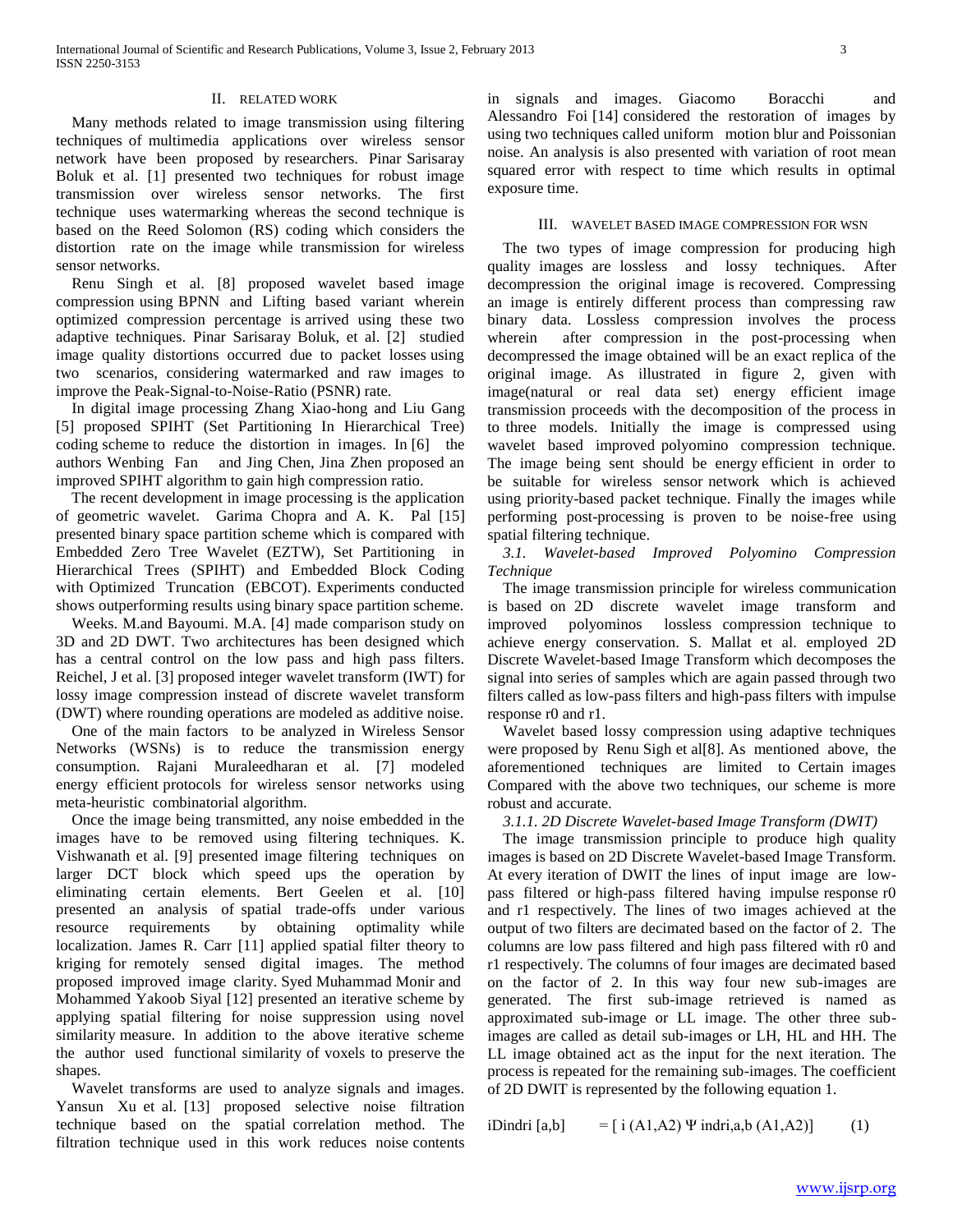Where 'i' denotes the image whose DWIT is to be computed,'ind' represents the iteration index level and 'ri' denotes the resultant images (four sub- images) obtained as shown in table 1 and 'Ψ' denotes the wavelet form.

| Resultant Images (ri) | Sub-Images |  |  |
|-----------------------|------------|--|--|
| $\dot{n}=1$           | HH         |  |  |
| $n = 2$               | HL         |  |  |
| ri=3                  | LH         |  |  |
| ri=4                  | LL         |  |  |

Table 1 Resultant and Sub-Images The factorization of wavelets is given below in the equation 2.

 $\Psi_{indri, a,b} (A1, A2) = \rho_{indri, a,b} (A1) * τ_{indri, a,b} (A2)$  (2)

The factors (two) are computed using the scale function  $\alpha$  (A) and  $\beta$  (A) given by the following equations 3 and 4.



$$
\begin{array}{ll}\n\alpha \ a,b \ (A) = 2 \ \stackrel{a/2}{\sim} \alpha \ (2 \ \stackrel{a}{\sim} \ A + n) \\
\beta \ a,b \ (A) = 2 \ \stackrel{a/2}{\sim} \beta \ (2 \ {}^b \ A + n)\n\end{array}
$$

# *3.1.2. Improved Polyominos Lossless Compression Technique (IPLCT)*

 The two types of image compression techniques in wireless communication are lossless and lossy techniques. The original image is of recovered after decompression.

 Figure 3 shows the conceptual framework typical wavelet based image compression. The work takes any color JPEG image as primary input. The width and height of image is provided by the user. The wavelet transform model for wireless communication consists of both forward and inverse wavelet transform where '1' represents forward wavelet transform and '- 1' represents the inverse wavelet transform. Based on the type of wavelet transform the image is assigned to be in 'RGB' space or 'YUV' space. If the input selected is in the form of forward wavelet transform image, input is assumed to be in RGB space and if the input selected is in the form of inversed direction image, input is stored in YUV space.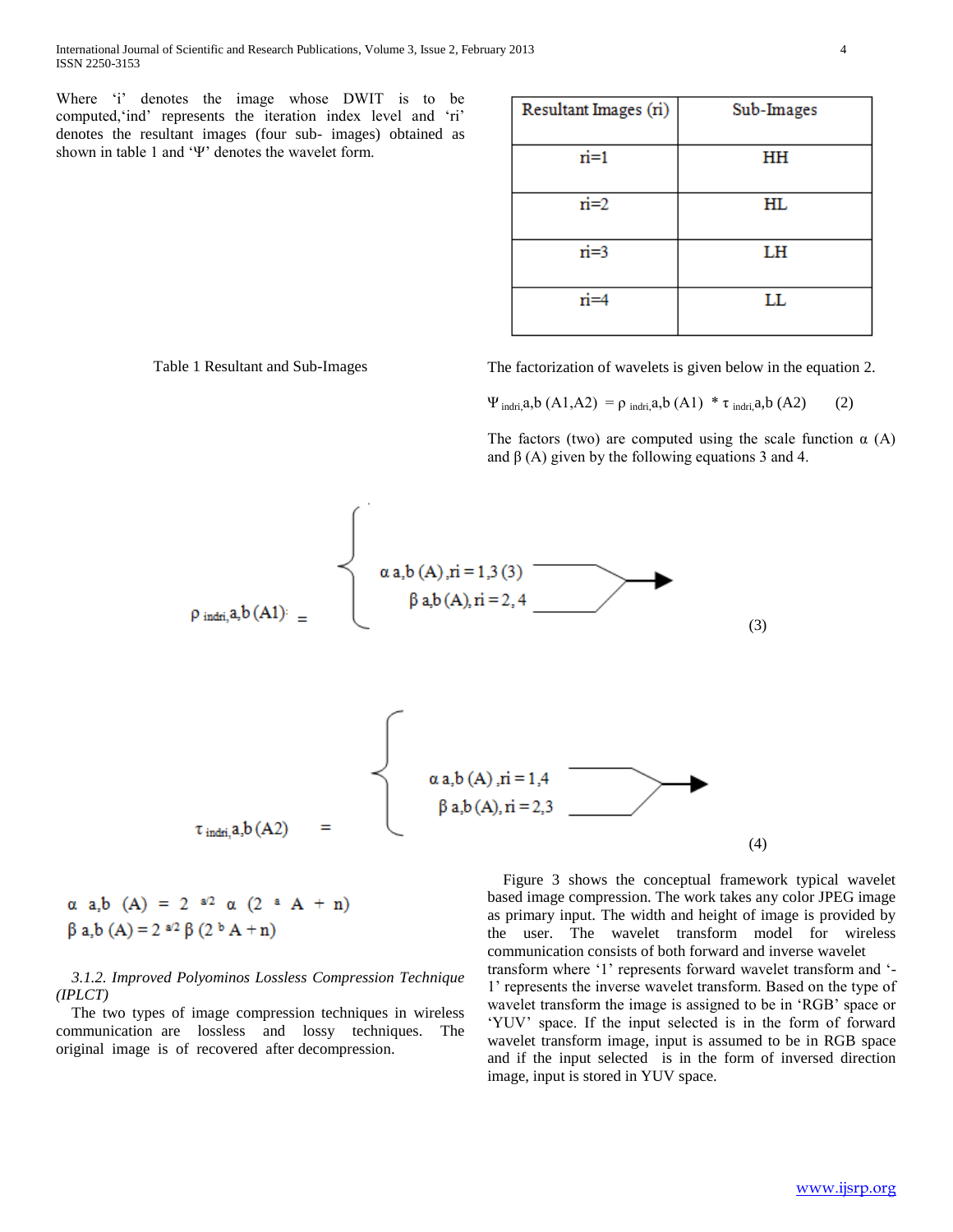International Journal of Scientific and Research Publications, Volume 3, Issue 2, February 2013 5 ISSN 2250-3153



Figure 3 Conceptual Framework of Wavelet-based Image Compression

In order to implement the forward and inverse wavelet transforms, Quadrature Mirror Filter model (QMF) is used. The QMF model filters comprises of low-pass filter (LP) and highpass filter (HP). The relationship between filters LP and HP is given in equation 5.

HP (n) = (-1) 
$$
\wedge
$$
 m \* (LP) (1 - m) (5)

The implementation of forward wavelet transform is done using LP\_b and HP\_b. The implementation of inverse wavelet transform is done using LP and HP. The relationship between LP\_b and LP and HP\_b and HP is derived from the equation 6 and 7.

HP (n) = HP\_b \* (-n) (6) LP (n) = LP\_b \* (-n) (7)

#### *3.2. Energy Efficient High Quality Image Transmission*

 Provided with an input image the image being sent should be energy efficient in order to be suitable for wireless sensor network. This principle is achieved using priority-based packet technique which is based on energy efficient image transmission principle, suitable for wireless sensor networks. Energy efficient high quality image transmission is attained through the use of 2D Wavelet Image Transform as discussed in 3.1.1. The 2D DWIT provides data disintegration in terms of multiple levels of resolution. In this way the image is further segmented into packets having different priorities. Results show up to 90% reduction in the energy-efficient image transmission compared to non energy efficient image transmission.

 *3.2.1. Priority-based Packet Technique (PPT)*

 Once the raw images are divided into packets consisting of different priorities the packets are ready to be sent to the other side in wireless sensor network. The source transmits the packet with the highest priority and then the next highest priority and so on as shown in figure 4. The image transmitted from the source node in wireless sensor network selects and sends the first highest prioritized packet, next the second highest prioritized packet and so on to the sink node.



Figure 4 Path representations in Enhanced open-loop scheme

PPT uses hop-by-hop transmission which is conceded to be reliable since the data packet sent is based on the hand-shaken model. This model utilizes the acknowledgement scheme wherein the packets are retransmitted if lost by using the enhanced open-loop scheme which is discussed in the following section.

#### *3.2.2. Enhanced Open-loop scheme*

The working of enhanced open-loop scheme is discussed below. As soon as the packet arrives at a node, two types of information are needed for the process to continue in precise manner. They are priority mode assigned to the packet and maximum amount of priority levels which is provided by source node. Enhanced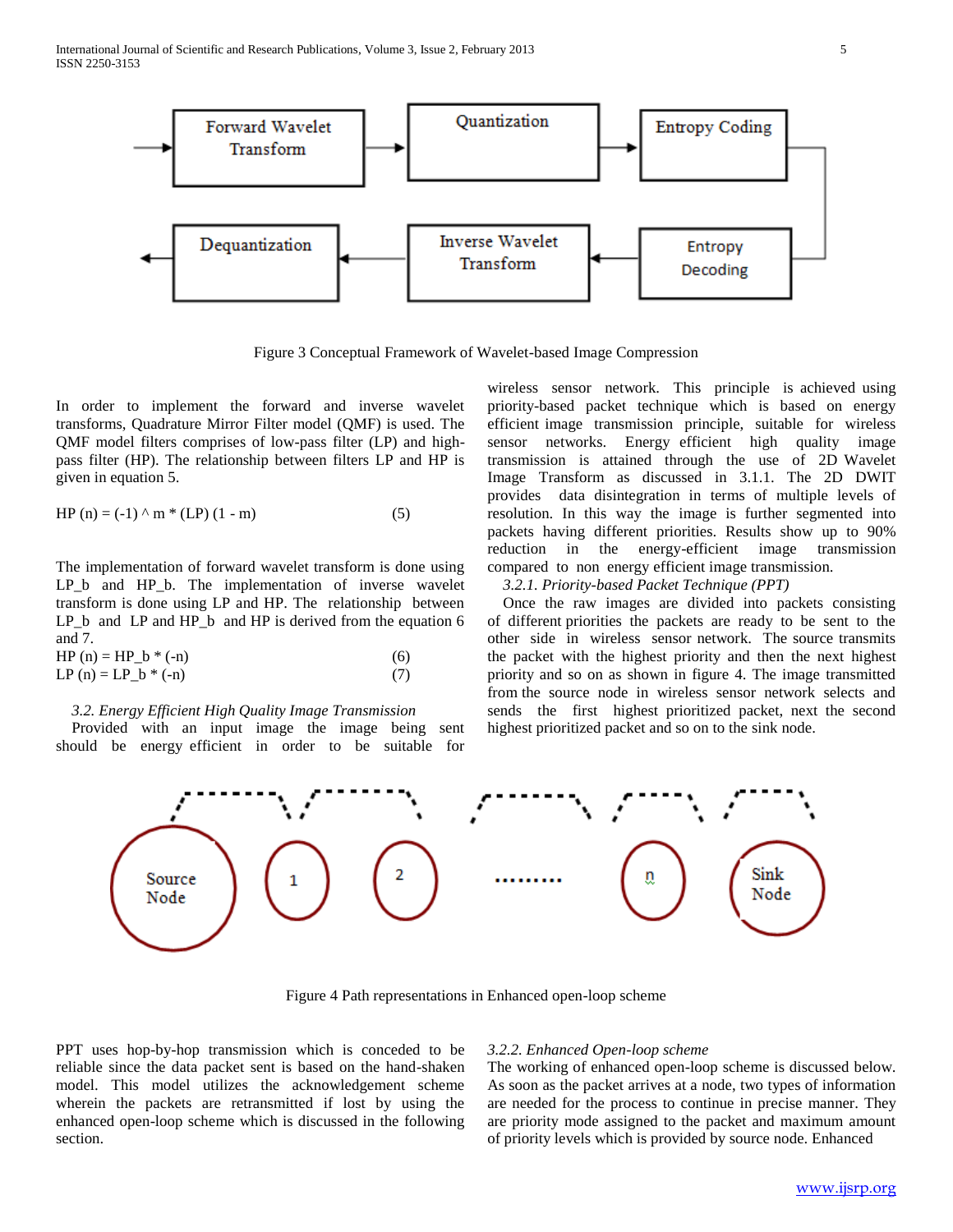open-loop scheme for reliable transmission uses a 3-byte-long packet header as illustrated in figure 5. It consists of the image tag to identify the image, data to be sent, 'AP' represents the amount of priority mode assigned totally and 'PL' represents the priority level of the corresponding packet. We refer to the source node as 'source' and destination node as 'sink'. The first and second fields of the packets are used by the sink. In case of missing data the sink node replaces the packets with '0' due to loss of packets.

| Image | Data | AР | PL |
|-------|------|----|----|
| tag   |      |    |    |

Figure 3-byte-long packet headers

The enhanced open-loop scheme is based on hand-shaken model where the images are sent to one-hop neighbor and the acknowledgement is provided immediately which is the basis for reliable scheme.

*3.2.3. Energy model for enhanced open-loop scheme* 

 In order to evaluate the benefits of enhanced open-loop scheme energy utilization is analyzed. The energy model for EEHQIT is tested using two scenarios where the images are either transmitted or dropped. Let us consider the first scenario where the images are transmitted using enhanced open-loop scheme. Let Prob (PL,m) be the probability that packets with priority PL are transmitted from the source node to the sink node, henceforth  $(m+1)$  hops are implemented which is performed by the following equation 8.

Prob (  $PL,m$ ) = (1 -  $\beta$  <sub>PL</sub>)<sup>m</sup> (8) With  $0 < PL < AP -1$ 

Let us consider the second scenario where the images are dropped. Let Prob (PL,i) denote the probability where the packets are dropped before reaching the sink node denoted by the equation 9.

Prob (PL,i) =  $\beta_{PL}$  \* (1 -  $\beta_{PL}$ ) (9) With  $1 \le i \le m$  and  $1 < PL < AP -1$ 

 From equations 5 and 6 the energy utilized by packets of priority 'PL' is given in equation 7. Let 'nl' denote the number of packets which transmits all data with priority 'p' and 'al' denote the average size. The average number of hops completed by packets of priority level is denoted by 'i' if they are dropped at node 'i'; otherwise it is  $(m + 1)$  in case of image being transmitted and is denoted by equation 10 and 11 respectively for the node being blocked and the node being transmitted.

$$
E_{\text{TI}}(nl, al) = \int \sum \text{Prob (PL, i) * i * nl * E(al) +}
$$
  
Where the node is blocked  
(10)  
Prob (PL,m) \* (m + 1) \* nl \* E(al)  
Where the node is transmitted  
(11)

From equations 10 and 11 the total energy required to transmit the entire image is given below.

$$
ET = \sum [nl * E(al) * Prob (PL,m) * (m + 1) +\nΣ Prob (PL, i) * i ]
$$
\n(12)

Where Prob  $(PL,m)$  and Prob  $(PL, i)$  is already given in equation 8 and 9 respectively.

 *3.3. Spatial Average Filtering for High Quality Compressed Image Transmission* 

 While transmitting images we focus on spatial average filtering scheme, to produce high quality images by removing the noise present in the images. In order to remove the noise from the transmitted image by EEHQIT scheme box filtering techniques are used. The idea behind smoothing filters is straight forward. The value of the pixels in an image is replaced by the average of the levels in the neighborhood of the filter mask. The results of the filter mask produces image with sharp transitions.

 *3.3.1. Box Filtering for High Quality Compressed Image Transmission* 

 The process for producing high quality compressed image transmission comprises of proceedings of the filter mask from one point to another for a given image. At each point (a,b) the filter mask at that corresponding point is calculated. For producing high quality compressed image transmission in the receiving side we concentrated on 3 \* 3 masks (where 'mask' represents the sub image in main image). The result of 3\*3 masks is given in following equation 13.

Res =  $W(-1,-1) f(a-1,b-1) + W(-1,0) f(a-1,b) + \dots +$  $W(1,1, f(a+1,b+1))$  (13)

Equation 10 shows the sum of products for  $3 * 3$  mask where f refers to linear filtering of size 3 \* 3.

#### IV. EXPERIMENTAL RESULTS

The experimental evaluation on image transmission is carried out with JPEG images comparing the noise level with and without using filtering technique and comparing energy performance of image transmission schemes in various scenarios.

A monochrome image of 128 X 128 pixels is used as a test image. Numerical values adopted for the input parameters of energy models are described below. Then, we present the results of numerical application. To get a reference, we evaluated the consumed energy by transmitting the whole image (37249 bytes) reliably without applying WT or compression algorithms. In the following, we call that the "the original scenario". The amount of energy dissipated to transmit the original image is 15J per hop. Afterwards, we applied WT once and then twice without compression. When WT is applied once, we obtained a resolution 0 of 4106 bytes and a resolution 1 of 12288 bytes. Similarly, when WT was applied twice, we obtained 1034, 3072 and 12288 bytes for resolutions 1, 2 and 3 respectively. Figure 1 shows some examples of collected images.

In the following, energy consumption, efficiency, system lifetime are discussed, as well as the comparisons with other methods are performed. At the start, we verify the efficiency of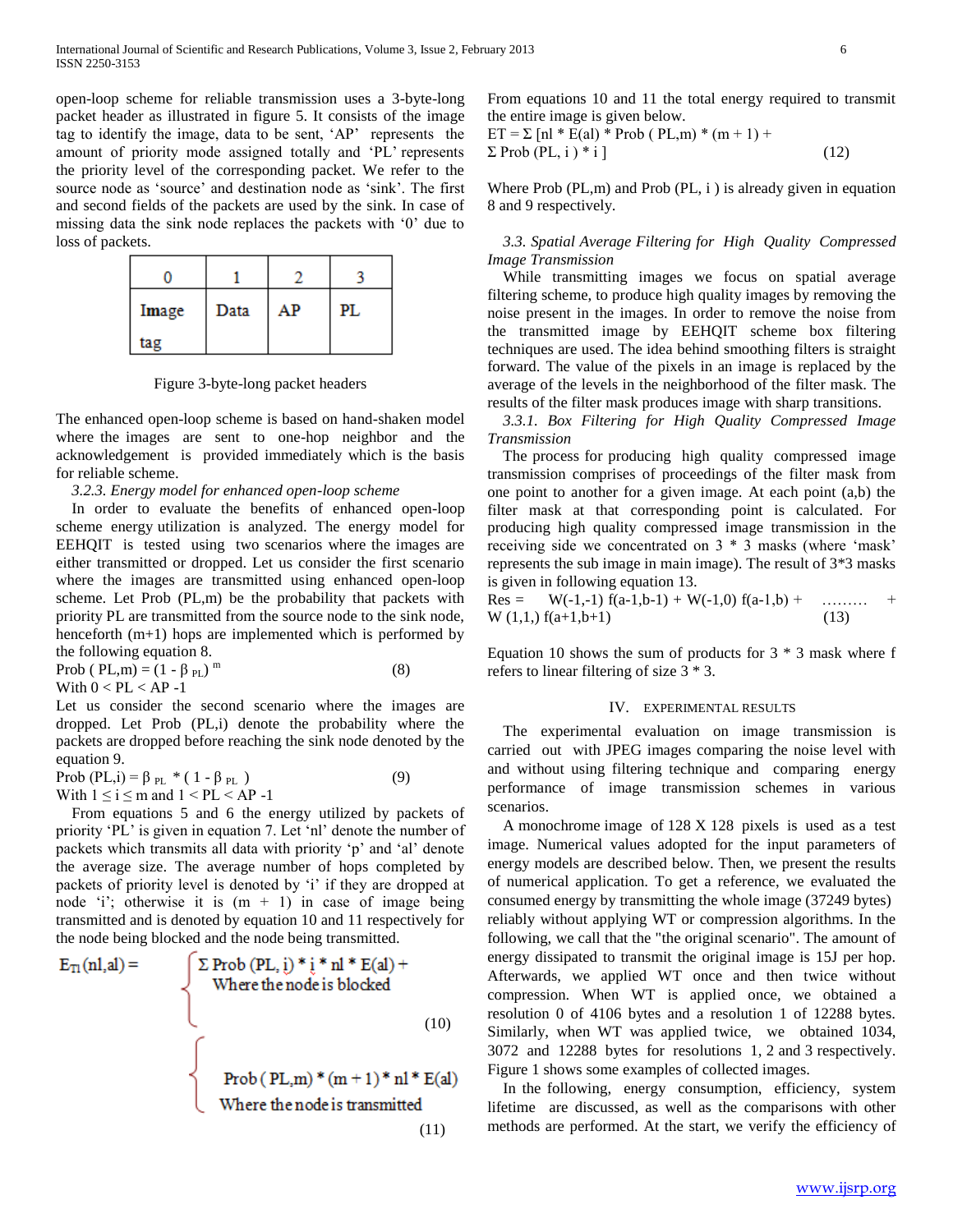# image compression technique applied.

# *4.1. Results of Wavelet based Image Compression*

In our implementation, simulations are made with lossless compression and lossy compression. Results show that although the size of the bytes has been reduced considerably the resultant image obtained after the compression algorithm have not been changed. The image is same as to the original image. In our experiment as the value of the quality increases in lossless compression we obtain 117331 bytes in lossy compression we attained 97744 bytes and in wavelet compression we gained 105422 bytes. The result of the comparison shows that from the three compression techniques as shown in figure 6 wavelet compression results with the reduction of bytes without changing the original image. As though we compress the image and then transmit, considerable amount of energy is utilized. This energy consumption is also reduced to the maximum possible and then the image after being compressed is transmitted.



Figure 6 Three Compression techniques

- (a) Original image
- (b) Lossless Compression(Quality rate 50%)
- (c) Lossy Compression (Quality rate 50%)
- (d) Wavelet Compression (Quality rate 50%)
	- *4.2. Energy efficiency in WSNs*

In this section, we apply the energy consumption models to evaluate and compare energy performance of \image transmission schemes in various scenarios. Figure 7 show the average consumed energy per node as a function of the number of intermediate nodes. When 2D DWIT is applied we see that the consumed energy is clearly lower compared to the case without 2D DWIT.



Figure 7 Energy Consumption using Priority-based Packet Technique

Figure 7 shows the comparison of our proposed priority based packet technique with existing approach. For simulation the image size is taken as bytes and for experimentation purpose five images are taken (24249, 53753, 75173, 115331). An increase in the image size causes the energy level to get increased. When compared to existing approach enhanced open loop scheme consumed lower energy.

#### *4.3. Image Transmission in Receiver Side*

As a performance measure, the Peak Signal-to-Noise Ratio (PSNR) is calculated for the reconstructed images at the receiver side. PSNR metric is used to compare two images, the more pixel difference between the images, the less the PSNR value.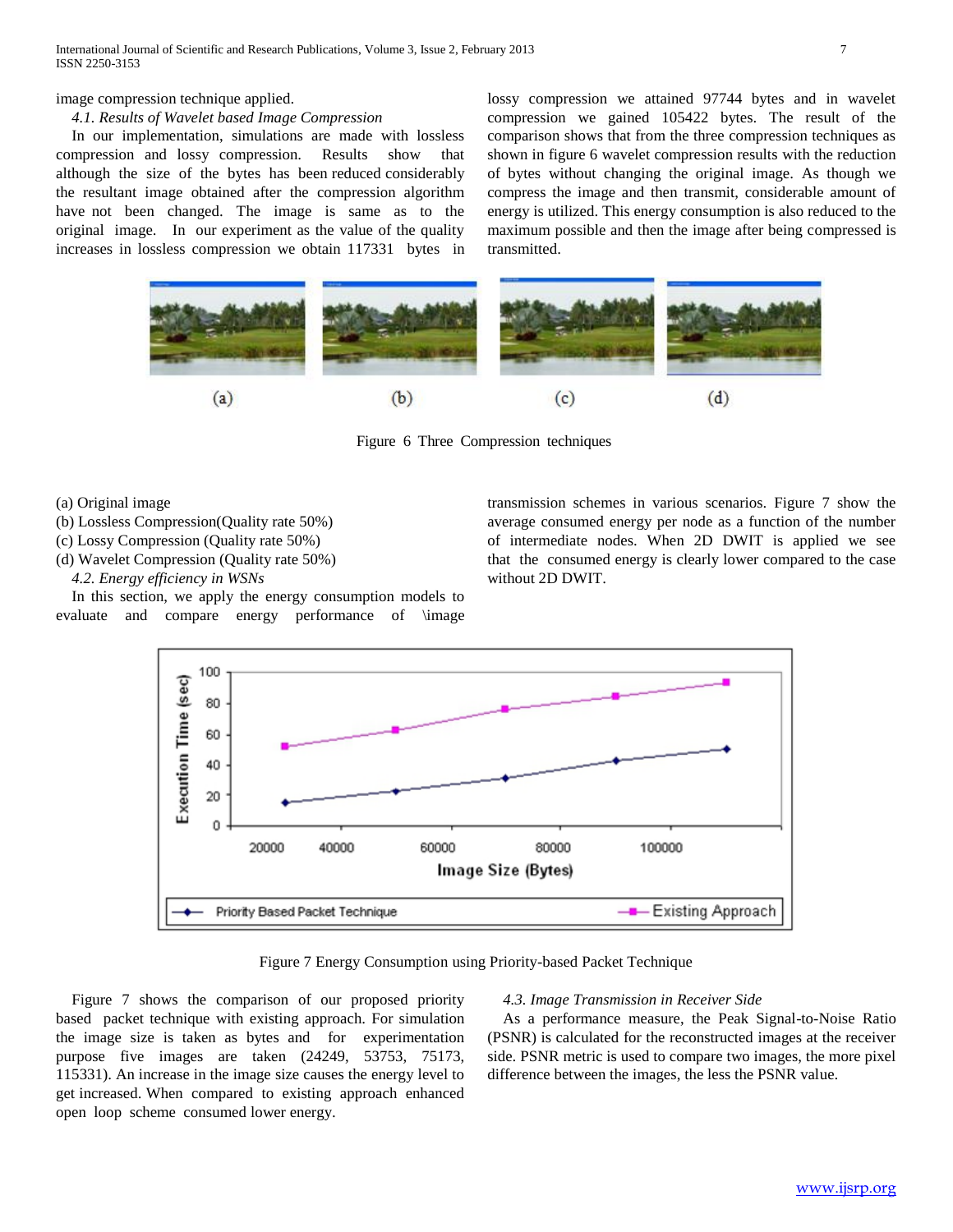

Figure 8 Image size Vs PSNR

Figure 8 depicts the performance comparison graph showing the result of PSNR value at sender side and receiver side which is measured in terms of decibel. In order to reconstruct the image at the receiving side DC and AC components are used. By using spatial average filtering technique the PSNR value at receiver side is nearly equal to the sender side.

## **CONCLUSION**

In this work, a novel method spatial filtering techniques and 2D DWIT is proposed to remove the noise present in the images in the receiving side via enhanced open loop scheme. An enhanced wavelet based inductive methods using 2D DWIT for lossless image compression, lossy image compression and the wavelet image compression is developed by us while transmitting images via the router in wireless communication . Our main objective is to show better quality of image on decompression. With our extension of priority based packet technique and enhanced open loop scheme the image produces energy efficient high quality image transmission in wireless sensor networks. We simulated the proposed approach using Java. The simulation results shows 85% reduction in total energy consumption achieved by adopting packet prioritized enhanced open loop scheme. More importantly, to reduce the noise involved in the images in the receiving side we designed an efficient spatial average filtering using box filter technique which significantly reduces the noise in receiving side. Experiments show that the proposed approach produces high quality compressed image transmission in the receiving side using 3 \* 3 mask.

#### **REFERENCES**

- [1] [Pinar Sarisaray Boluk,](http://dl.acm.org/author_page.cfm?id=81484658337&coll=DL&dl=ACM&trk=0&cfid=81700110&cftoken=10785127) [Sebnem Baydere,](http://dl.acm.org/author_page.cfm?id=81440598821&coll=DL&dl=ACM&trk=0&cfid=81700110&cftoken=10785127) A. Emre Harmanci, "Robust Image Transmission Over Wireless Sensor Networks ", Mobile Networks and Applications, ACM Apr 2011, Vol. 16 .
- [2] [Pinar Sarisaray Boluk,](http://rd.springer.com/search?facet-author=%22Pinar+Sarisaray+Boluk%22) [Kerem Irgan,](http://rd.springer.com/search?facet-author=%22Kerem+Irgan%22) Sebnem Baydere, A. Emre [Harmanci,](http://rd.springer.com/search?facet-author=%22A.+Emre+Harmanci%22) "Image Quality Estimation in Wireless Multimedia Sensor Networks: An Experimental Study", Broadband Communications, Networks and Systems, Springer March 2012, Vol. 66.
- [3] [Reichel, J.](http://ieeexplore.ieee.org/search/searchresult.jsp?searchWithin=p_Authors:.QT.Reichel,%20J..QT.&newsearch=partialPref) , Lausanne [Menegaz, G., Nadenau, M.J.](http://ieeexplore.ieee.org/search/searchresult.jsp?searchWithin=p_Authors:.QT.Menegaz,%20G..QT.&newsearch=partialPref) , Kunt, M. ," Integer wavelet transform for embedded lossy to lossless image compression", IEEE Transactions on Image Processing, Vol.10, Mar 2001.
- [4] [Weeks,M.](http://ieeexplore.ieee.org/search/searchresult.jsp?searchWithin=p_Authors:.QT.Weeks,%20M..QT.&newsearch=partialPref)[,Bayoumi,M.A.,"](http://ieeexplore.ieee.org/search/searchresult.jsp?searchWithin=p_Authors:.QT.Bayoumi,%20M.A..QT.&newsearch=partialPref)Three-dimensional discrete wavelet transform architectures", IEEE Transactions on Signal Processing, Vol. 50 , Aug 2002.
- [5] [Zhang Xiao-hong,](http://rd.springer.com/search?facet-author=%22Zhang+Xiao-hong%22) [Liu Gang,"](http://rd.springer.com/search?facet-author=%22Liu+Gang%22) Research of the SPIHT Compression Based on Wavelet Interpolation Matching Image", Communications in Computer and Information Science, Springer 2011 Vol. 225 .
- [6] [Wenbing Fan,](http://rd.springer.com/search?facet-author=%22Wenbing+Fan%22) [Jing Chen,](http://rd.springer.com/search?facet-author=%22Jing+Chen%22) Jina Zhen," SPIHT Algorithm Based on Fast Lifting Wavelet Transform in Image Compression ", Computational Intelligence and Security, Springer 2005 Vol. 3802.
- [7] [Rajani Muraleedharan,](http://rd.springer.com/search?facet-author=%22Rajani+Muraleedharan%22) [Lisa Ann Osadciw,](http://rd.springer.com/search?facet-author=%22Lisa+Ann+Osadciw%22) Yanjun Yan," Resource ptimization in distributed biometric recognition using wireless sensor network", Multidimensional Systems and Signal Processing, Springer June 2009 Vol. 20.
- [8] [Renu Singh,](http://rd.springer.com/search?facet-author=%22Renu+Singh%22) [Swanirbhar Majumder,](http://rd.springer.com/search?facet-author=%22Swanirbhar+Majumder%22) U. Bhattacharjee, A. Dinamani [Singh,](http://rd.springer.com/search?facet-author=%22A.+Dinamani+Singh%22)" BPNN and Lifting Wavelet Based Image Compression", Information and Communication Technologies, Springer 2010 Vol. 101.
- [9] K. Viswanath, Jayanta Mukherjee, P.K. Biswas," Image filtering in the block DCT domain using symmetric convolution", ACM Feb 2011 Vol. 22
- [10] Bert Geelen, Vissarion Ferentinos, Francky Catthoor, Gauthier Lafruit, Diederik Verkest, Rudy Lauwereins, Thanos Stouraitis," Modeling and exploiting spatial locality trade-offs in wavelet-based applications under varying resource requirements",ACM Feb 2012 Vol. 9
- [11] [James R. Carr,](http://rd.springer.com/search?facet-author=%22James+R.+Carr%22) "Application of spatial filter theory to kriging", Mathematical Geology, Springer Nov 1990 Vol. 22 .
- [12] Syed Muhammad Monir, Mohammed Yakoob Siyal, "Iterative adaptive spatial filtering for noise-suppression in functional magnetic resonance imaging time-series", ACM Sep 2011 Vol. 21.
- [13] Yansun Xu, John B . Weaver, Denni s M. Healy, Jr., and Jian Lu , "Wavelet Transform Domain Filters: A Spatially Selective Noise